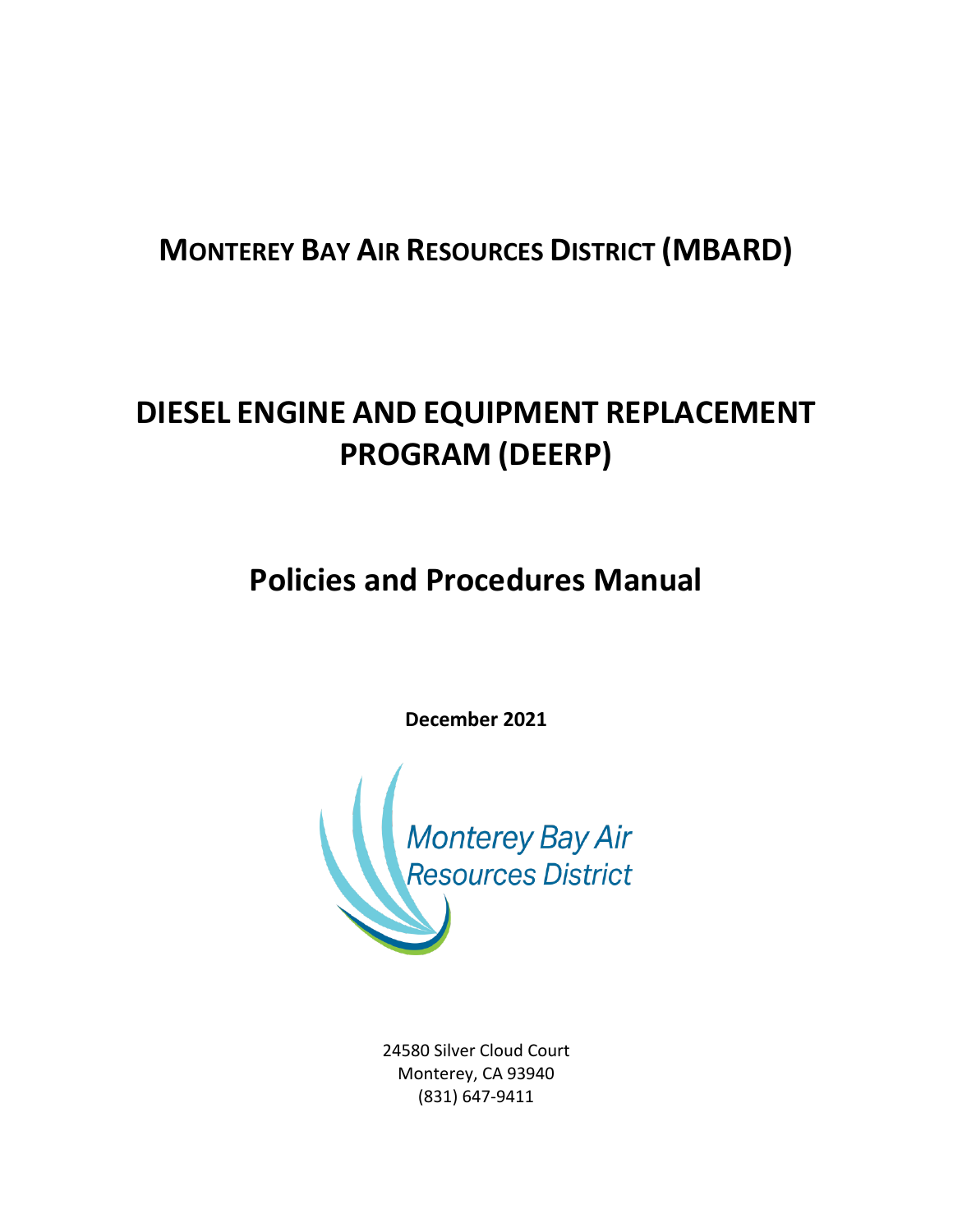# **Contents**

| I.   |                                                                                 |  |  |  |  |
|------|---------------------------------------------------------------------------------|--|--|--|--|
| II.  |                                                                                 |  |  |  |  |
|      |                                                                                 |  |  |  |  |
| III. |                                                                                 |  |  |  |  |
|      | A.                                                                              |  |  |  |  |
|      | В.                                                                              |  |  |  |  |
|      | C.                                                                              |  |  |  |  |
|      | 1.                                                                              |  |  |  |  |
|      | Table 2: CMP State Reserve Disbursement, Liquidation, Return of Funds Timeline2 |  |  |  |  |
|      | 2.                                                                              |  |  |  |  |
|      | Table 3: FARMER Disbursement, Liquidation, Return of Funds Timeline3            |  |  |  |  |
|      | <b>Voluntary NOx Remediation Measure (VNRM) Funds Error! Bookmark not</b><br>3. |  |  |  |  |
|      | defined.                                                                        |  |  |  |  |
|      | 4.                                                                              |  |  |  |  |
|      |                                                                                 |  |  |  |  |
| IV.  |                                                                                 |  |  |  |  |
| V.   |                                                                                 |  |  |  |  |
| VI.  |                                                                                 |  |  |  |  |
|      |                                                                                 |  |  |  |  |
|      |                                                                                 |  |  |  |  |
|      | A.                                                                              |  |  |  |  |
|      | <b>B.</b>                                                                       |  |  |  |  |
|      | 1.                                                                              |  |  |  |  |
|      | a)                                                                              |  |  |  |  |
|      | b)                                                                              |  |  |  |  |
|      | c)                                                                              |  |  |  |  |
|      | 2.                                                                              |  |  |  |  |
|      |                                                                                 |  |  |  |  |
|      |                                                                                 |  |  |  |  |
| IX.  |                                                                                 |  |  |  |  |
| X.   |                                                                                 |  |  |  |  |
| XI.  |                                                                                 |  |  |  |  |
|      |                                                                                 |  |  |  |  |
|      |                                                                                 |  |  |  |  |
|      |                                                                                 |  |  |  |  |
|      |                                                                                 |  |  |  |  |
|      |                                                                                 |  |  |  |  |
|      |                                                                                 |  |  |  |  |
|      | А.<br><b>B.</b>                                                                 |  |  |  |  |
|      |                                                                                 |  |  |  |  |
|      |                                                                                 |  |  |  |  |
|      |                                                                                 |  |  |  |  |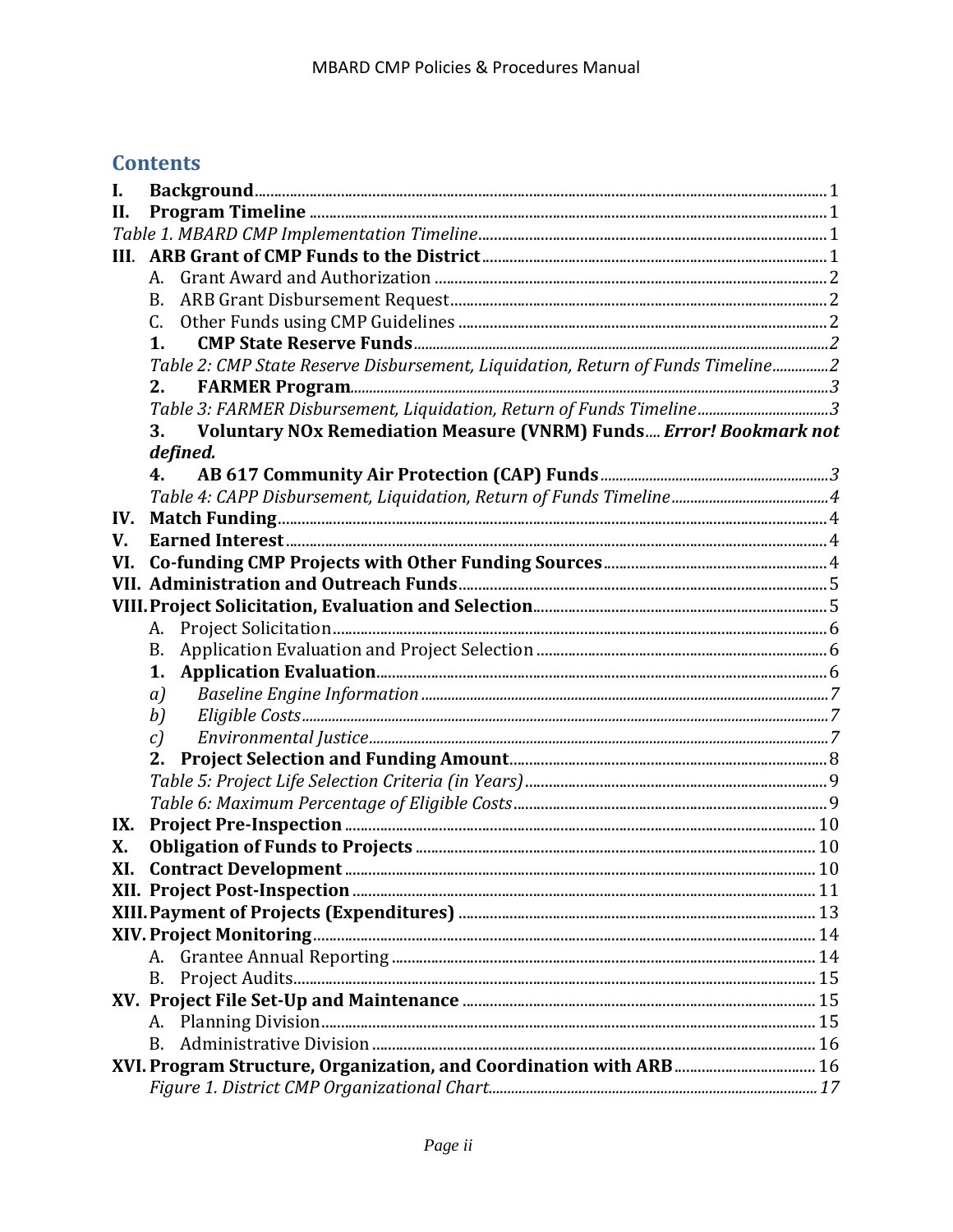# **Executive Summary**

To improve air quality and promote economic benefits, the Monterey Bay Air Resources District (District) applies for and expends funds from the California Air Resources Board's (ARB) Carl Moyer Program (CMP), Funding Agricultural Replacement Measures for Emission Reductions (FARMER) Program, Community Air Protection Program (CAPP), and other state and local mitigation funds. The ARB's 2017 Carl Moyer Program Guidelines require the District to prepare and maintain a current Policies and Procedures Manual with which to administer the District's Carl Moyer Program.

**2021 Update.** The DEERP grant application period will open on an as-needed basis. Past year's programs have included an application period from January through March. Enough applications were received during the January – March 2021 application period to use the amount of funds expected to be received from the ARB in 2022. If more funding becomes available, then a DEERP application period could be opened later in the year.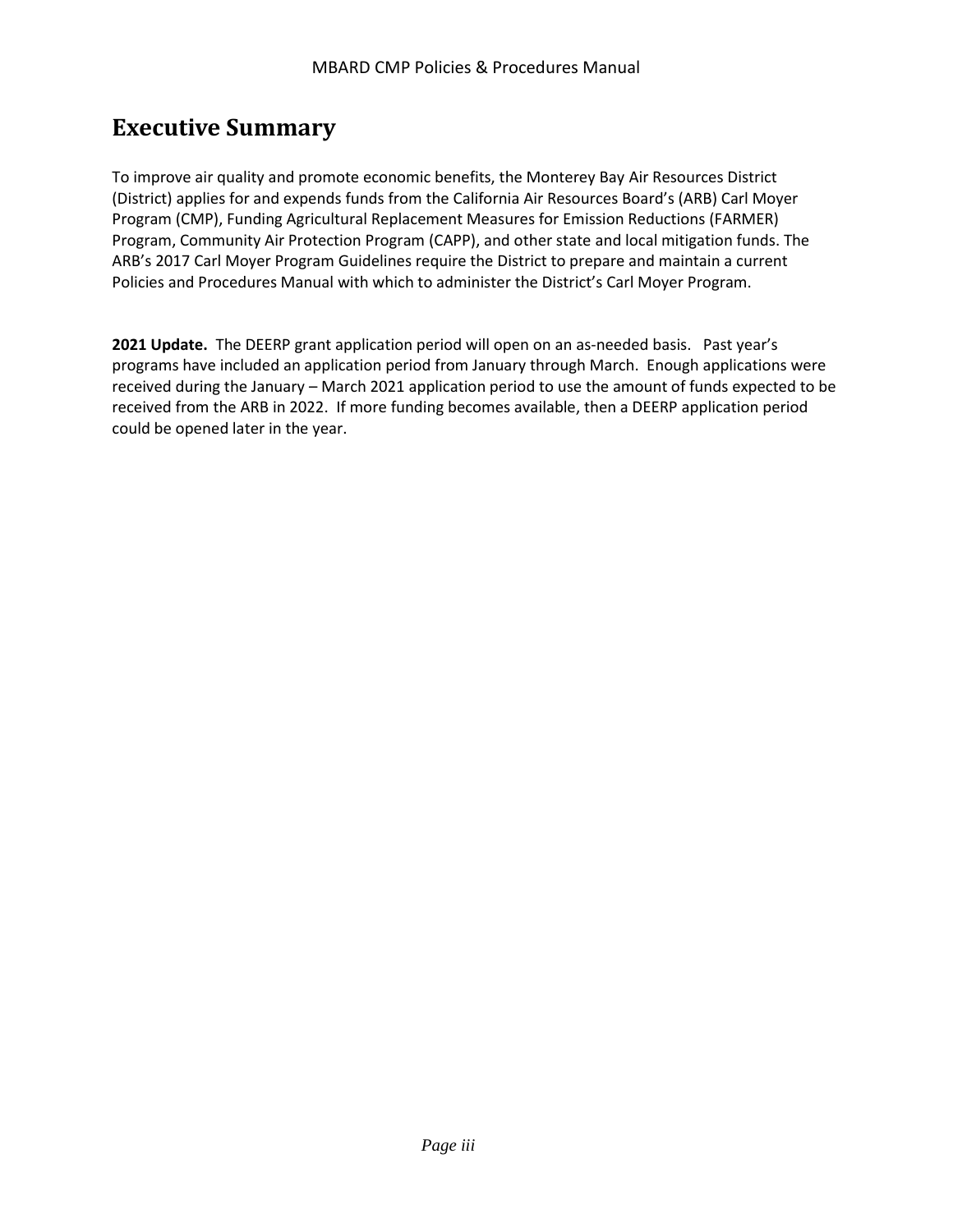# <span id="page-3-0"></span>**I. Background**

ARB's CMP Guidelines require the District to adopt a Policies and Procedures Manual in order to receive CMP funds. Staff has prepared this Diesel Engine and Equipment Replacement (DEERP) Program Policies and Procedures Manual as a supplement to ARB's CMP Guidelines, which remain in effect for the District's CMP. This manual sets forth policies and procedures for District staff use in day-to-day administration of the CMP, FARMER, and CAP Programs.

These policies and procedures outline the District's methods to meet or exceed minimum requirements for the CMP as specified in the CA Health and Safety Code (H&SC), Chapter 9, and as elaborated by ARB in the 2017 CMP Guidelines (Updated June 20, 2017) and ARB CMP advisories published to date pertaining to the CMP Guidelines. District staff will use this manual to implement the District CMP.

### <span id="page-3-1"></span>**II. Program Timeline**

The District is required to meet the CMP obligation and expenditures deadlines for each funding year. The schedule for District grant offers and contract executions are based on these deadlines which are detailed in Table 1.

| <b>MONTH</b>    | <b>DESCRIPTION</b>                                                                                                                                                                           |
|-----------------|----------------------------------------------------------------------------------------------------------------------------------------------------------------------------------------------|
| January         |                                                                                                                                                                                              |
| February        | Process grant agreements<br>ARB awards CMP, FARMER and CAPP funds to District                                                                                                                |
| <b>March</b>    |                                                                                                                                                                                              |
| <b>April</b>    |                                                                                                                                                                                              |
| May             |                                                                                                                                                                                              |
| June            | Deadline to expend funds associated with the funding year four calendar years<br>prior (including interest, recaptured funds, and other funds added to the funding<br>target for that year). |
| July            | Continue processing grant agreements                                                                                                                                                         |
| <b>August</b>   | Submit annual report to ARB                                                                                                                                                                  |
| September       | District must submit and ARB must receive a check for the shortfall amount of prior                                                                                                          |
| <b>October</b>  | year's programs by Sept. 28                                                                                                                                                                  |
| <b>November</b> | Board authorizes grant solicitations from ARB                                                                                                                                                |
| <b>December</b> | <b>DEERP</b> Guidelines are updated                                                                                                                                                          |

#### <span id="page-3-2"></span>**Table 1. MBARD DEERP Implementation Timeline**

# <span id="page-3-3"></span>**III. ARB Grant Funds (FARMER, Moyer and CAPP)**

ARB allocates FARMER, Moyer, and CAPP Grant funds to the District each year in accordance with a formula identified in H&SC 44299.2(a). ARB notifies the District of this amount and the match funding required (see below for details regarding the match funding). Each year the District submits to ARB a completed application form with original signature, documentation of the match commitment and District Board resolution for obligating the grant award. The resolution also authorizes the Air Pollution Control Officer (APCO) to implement the DEERP, if funding is awarded by ARB.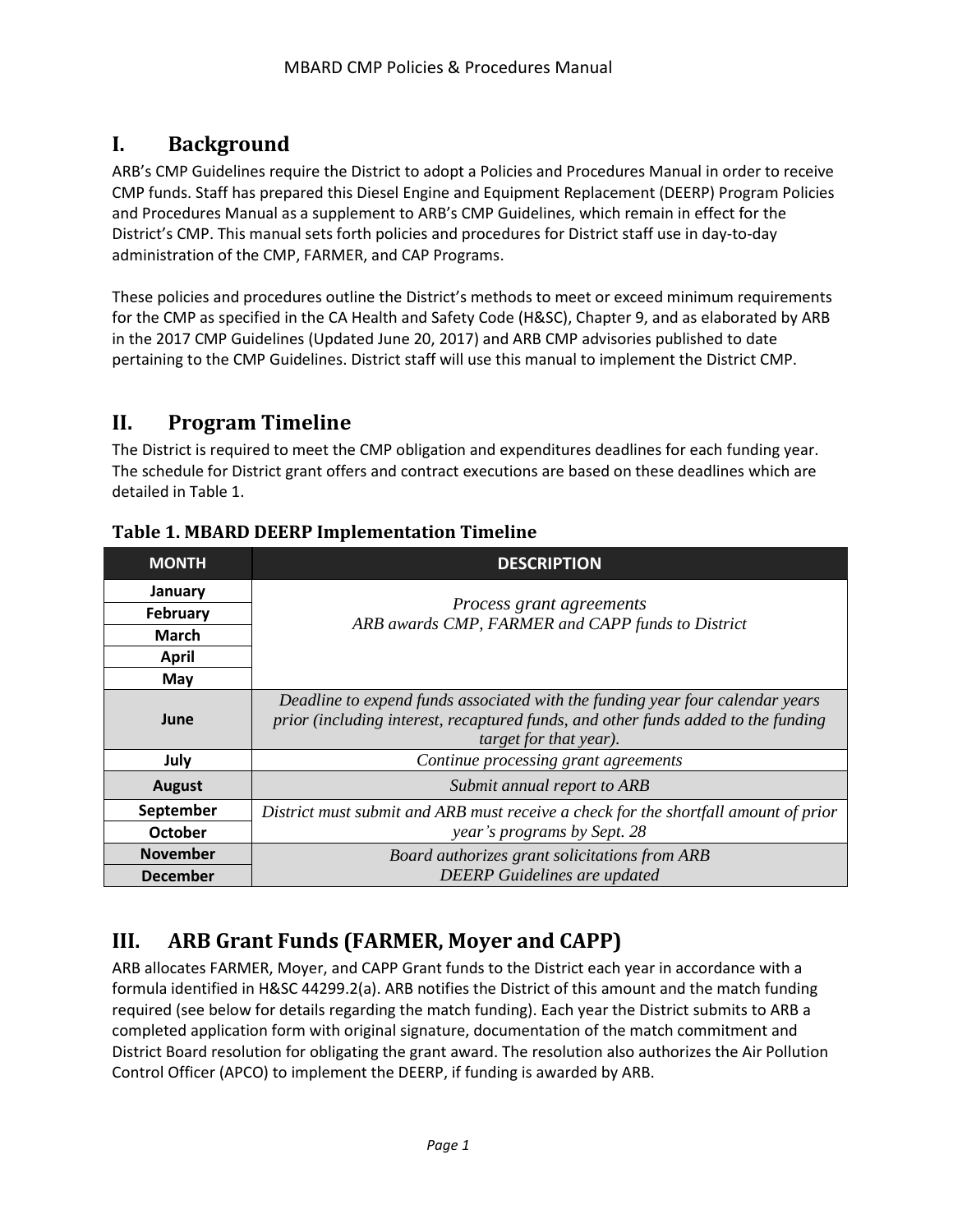#### <span id="page-4-0"></span>*A. Grant Award and Authorization*

ARB determines awards for each air district and specifies the amount of the award for projects and outreach funding. Following execution of the Grant Award and Authorization Form, the District typically has 12 months to obligate and 24 months to expend all funds awarded. For current policy concerning return and reallocation of unexpended funds, see the 2017 CMP Guidelines, Chapter 3, *P. Return and Reallocation of Funds, (2) (3) (page 3-20)*. District must submit and ARB must receive a check for the shortfall amount by September 28.

#### <span id="page-4-1"></span>*B. ARB Grant Disbursement Request*

Upon execution of the Grant Award and Authorization Form, the District submits an initial Disbursement Request to ARB. The initial disbursement can include up to 10% of the District's allocation or \$200,000, whichever is greater, and all of the administrative funds. The District submits subsequent disbursement requests after obligation of funds to projects.

#### <span id="page-4-2"></span>*C. Other Funds using CMP Guidelines*

Over the past few years, the District has received funds from CARB for several programs, which require the distribution of these funds according to the CMP Guidelines. To allow for efficient evaluation of projects and disbursement of funds, once evaluated and ranked, projects are funded using eligible funding sources in order of priority and annual emissions reduced. The leveraging of various funding sources expands the opportunities for current applicants. If necessary, the District will host additional application cycles to help liquidate funding and/or meet the requirements of the specific funding source. Below are all additional funding sources explained.

#### <span id="page-4-3"></span>**1. CMP State Reserve Funds**

H&SC § 44286(d) gives CARB the authority to reserve up to 10 percent of CMP funding to directly fund any project that is a covered source and is described in Section 44281. In Fiscal Year (FY) 2017-18, FY 2018-19, and FY 2019-20 the state reserve funds have been allocated towards CMP eligible off-road projects. Mobile, portable, and stationary offroad compression ignition and large spark-ignition projects such as construction, agricultural, and industrial equipment are eligible for funding. Electric vehicle (EV) infrastructure is also eligible for funding through the CMP. FY 2020-21 funds will be directed to EV infrastructure projects.

| <b>FISCAL YEAR</b>    | <b>DISBURSEMENT</b><br><b>DEADLINE</b> | <b>LIQUIDATION</b><br><b>DEADLINE</b> | <b>RETURN OF FUNDS</b><br><b>DEADLINE</b> |
|-----------------------|----------------------------------------|---------------------------------------|-------------------------------------------|
| $2017 - 2018$ (Yr 20) | June 30, 2020                          | June 30,2022                          | September 28, 2022                        |
| $2018 - 2019$ (Yr 21) | June 30, 2021                          | June 30,2023                          | September 28, 2023                        |
| 2019-2020 (Yr 22)     | June 30, 2022                          | June 30, 2024                         | September 28, 2024                        |
| 2020-2021 (Yr 23)     | June 30, 2023                          | June 30, 2025                         | September 28, 3025                        |

#### <span id="page-4-4"></span>**Table 2: CMP State Reserve Disbursement, Liquidation, Return of Funds Timeline**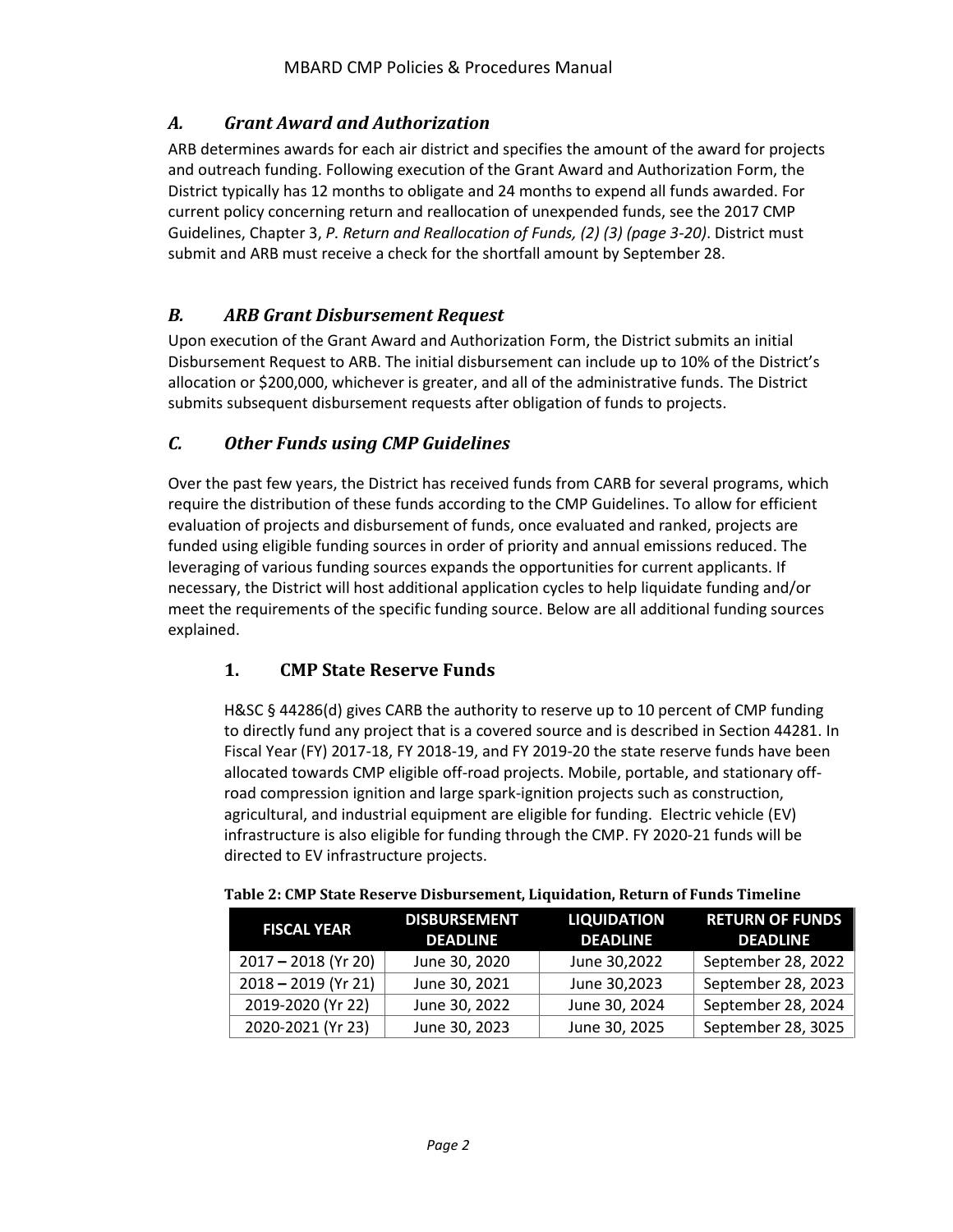#### <span id="page-5-0"></span>**2. FARMER Program**

The Funding Agricultural Replacement Measures for Emission Reductions (FARMER) Program provides the District with funds for reducing agricultural sector criteria pollutants, toxic air contaminants, and greenhouse gas (GHG) emissions. Eligible projects include agricultural harvesting equipment, heavy-duty agricultural trucks, agricultural pump engines, tractors, and other equipment used in agricultural operations.

Funding awarded to the District was based on the District's portion of emissions from farm equipment in the publicly available inventory and attainment status with National Ambient Air Quality Standards. For Fiscal Year 2019-20, projects are chosen and implemented using the 2018 FARMER Guidelines, the 2017 CMP Guidelines, the 2018 Funding Guidelines for Agencies Administering California Climate Investments, and specific contract requirements.

The District will ensure priority for funding projects that are within and benefitting disadvantaged communities and low-income households or communities consistent with AB 1550. Priority will also be given to zero-emission pilot or replacement projects.

ARB requires the District to submit quarterly reports for FY 18-19 funds, and semiannual reports for the subsequent FY 19-20 funding cycle. Any projects which have a project life that extends past the funding liquidation date must submit annual reports to the ARB for the duration of the project life.

| <b>FISCAL YEAR</b> | <b>DISBURSEMENT</b><br><b>DEADLINE</b> | <b>LIQUIDATION</b><br><b>DEADLINE</b> | <b>RETURN OF FUNDS</b><br><b>DEADLINE</b> |
|--------------------|----------------------------------------|---------------------------------------|-------------------------------------------|
| 2018 - 2019        | May 30, 2022                           | June 30.2022                          | August 15, 2022                           |
| 2019 - 2020        | May 30, 2023                           | June 30, 2023                         | August 15, 2023                           |

<span id="page-5-1"></span>**Table 3: FARMER Disbursement, Liquidation, Return of Funds Timeline**

#### <span id="page-5-2"></span>**4. AB 617 Community Air Protection (CAP) Funds**

The ARB is providing California Climate Investment funds to support early actions that reduce emissions and improve public health in communities with high burdens of cumulative pollutant exposure, consistent with the goals of AB 617.

Funding will prioritize electrifying medium and heavy duty vehicles (Class 6 – Class 8), including zero-emission school buses, charging/fueling infrastructure, and replacement projects of vehicles, equipment, and infrastructure that operate in AB 617 communities. The District will strive to grant no less than 70 percent of funds to projects that are located in, and provide direct, meaningful and assured benefits to SB 535 disadvantaged communities, and strive to grant no less than 80 percent of funds to projects that are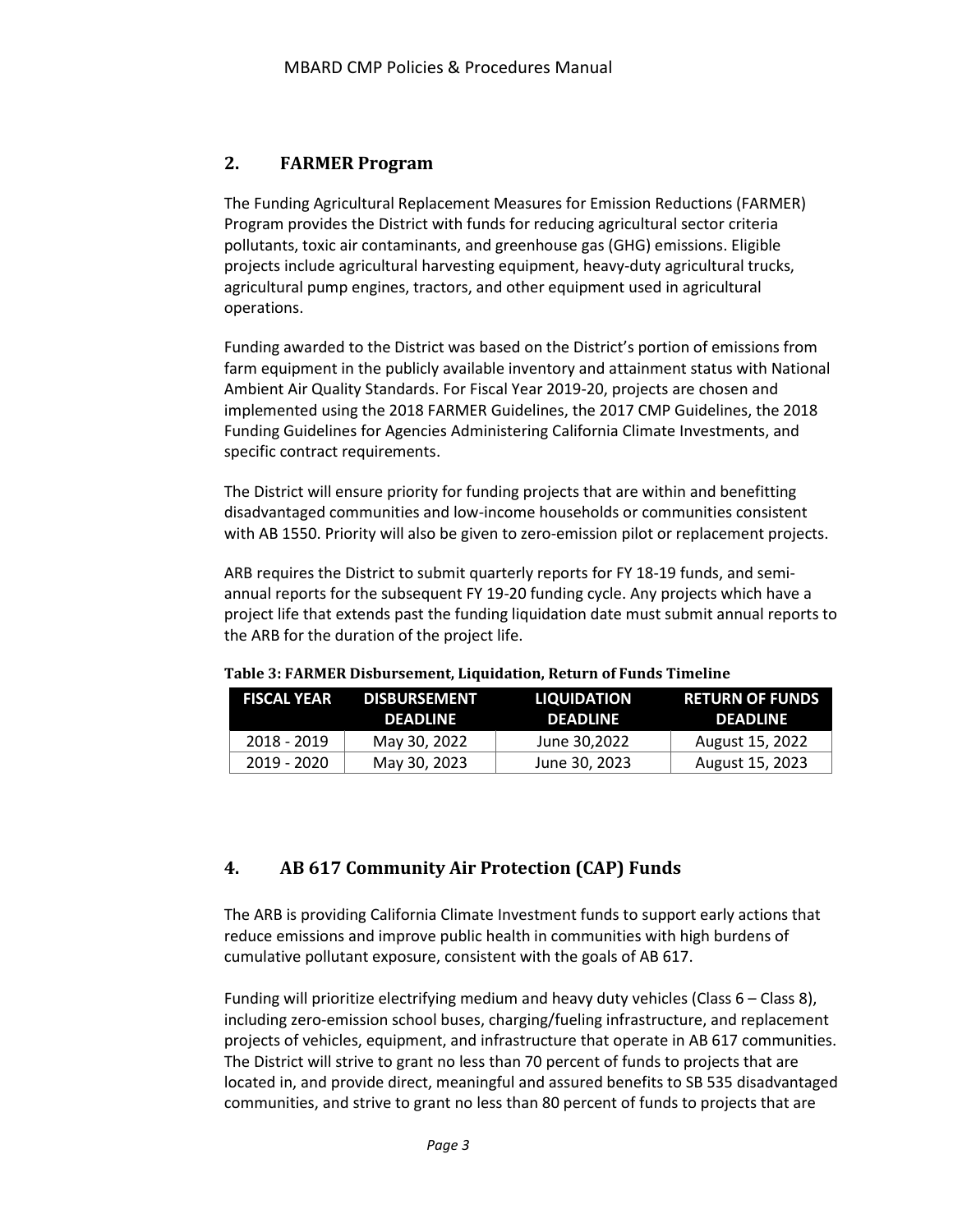#### MBARD CMP Policies & Procedures Manual

located in, and provide direct, meaningful and assured benefits to residents of AB 1550 communities.

Eligible projects include those eligible under the CMP 2017 Guidelines, CAP Funds Guidelines Supplement, 2019 CAP Guidelines, or other incentive projects and programs included in approved Community Emissions Reduction Program (H&SC§ 44391.2).

The District will provide a summary of final selected projects consistent with Section IV of the CARB Funding Guidelines for Agencies that Administer California Climate Investments (CCI Funding Guidelines) online.

When submitting project lists with disbursement requests the District will indicate how each project satisfies evaluation criteria for benefits to priority populations. The Funding Guidelines criteria for Clean Transportation and Equipment will be used unless modified by mutual agreement.

| <b>FISCAL YEAR</b>    | <b>DISBURSEMENT</b><br><b>DEADLINE</b> | <b>LIQUIDATION</b><br><b>DEADLINE</b> | <b>RETURN OF FUNDS</b><br><b>DEADLINE</b> |
|-----------------------|----------------------------------------|---------------------------------------|-------------------------------------------|
| $2017 - 2018$ (CAP-1) | June 30, 2019                          | June 30, 2023                         | September 28, 2023                        |
| $2018 - 2019$ (CAP-2) | June 30, 2020                          | June 30, 2022                         | September 28, 2022                        |
| $2019 - 2020$ (CAP-3) | June 30, 2021                          | June 30, 2025                         | September 28, 2025                        |

<span id="page-6-0"></span>**Table 4: CAPP Disbursement, Liquidation, Return of Funds Timeline**

# <span id="page-6-1"></span>**IV. Match Funding**

Air districts participating in the CMP that request more than the minimum allocation of \$200,000 are required to provide match funding (H&SC §44287). The District must commit match funds equaling 15 percent of the CMP funds received. The source of local match funds can include AB 2766, AB 923, local mitigation fees, or Monterey Bay Community Power (MBCP). Historically, the District has used AB 923 funds to meet match requirements.

# <span id="page-6-2"></span>**V. Earned Interest**

District accounting staff deposits CMP funds received from ARB into an interest bearing account. The funds are separately accounted from any other funding sources. The District allocates earned interest to CMP projects according to the 2017 CMP Guidelines. Accounting staff tracks the accrued interest and provides this upon request by planning staff. Planning staff use this information to allocate interest funds to eligible projects and for reports to ARB.

# <span id="page-6-3"></span>**VI. Co-funding ARB Grant Fund Projects with Other Funding Sources**

Funds other than ARB Grant Funds may be used to co-fund eligible projects, when all program criteria associated with each funding source are met. Funding sources are grouped into the following categories:

- Federal funds
- State funds
- Local funds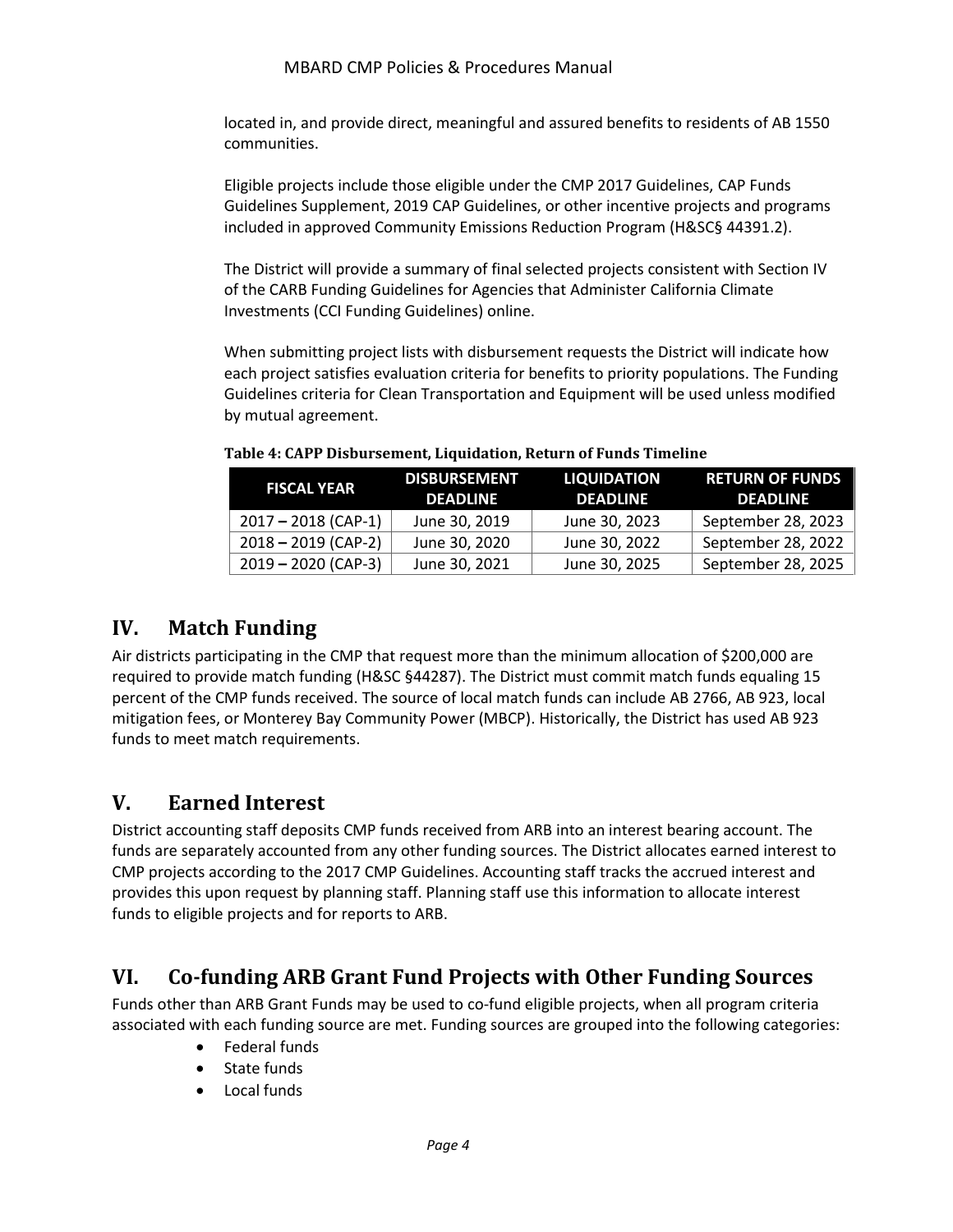- Penalty funds
- Other applied funds

# <span id="page-7-0"></span>**VII. Administration and Outreach Funds**

The District is allocated up to 12.5 percent of the total annual grant funding for administration and outreach costs to implement the program. Administration and outreach funds may be used for costs associated with the tasks such as staff time, consultant fees, printing, mailing, and travel costs. District accounting staff maintains the following documentation of costs required by and in accordance with the 2017 CMP Guidelines:

- Personnel documentation
- Consultant fees
- Printing and mailing expenses
- Travel expenses

If District staff incurs travel expenses related to the CMP, those expenses are charged to the CMP based on travel costs, per diem rates and policies described in the MBARD Administrative Code. District accounting staff maintains the indirect cost calculation methods.

The District uses outreach funds to inform the public about the grant fund availability, when the District accepts applications and to keep off-road equipment dealers informed of CMP Guideline requirements.

# <span id="page-7-1"></span>**VIII. Project Solicitation, Evaluation and Selection**

The CMP allows air districts to determine the method of soliciting projects and the types of projects to fund. Currently, the District may consider the following project types for funding:

- Marine vessel engine repower or alternative fuel repower
- Off-road equipment replacement and/or electrification
- Agricultural irrigation pump electrification
- Zero-emission school bus replacement
- Zero-emission Infrastructure
- Zero-emission On-Road Vehicle replacement

#### *Zero-emission School Bus Replacement*

School buses are subject to the Statewide Truck and Bus Regulation. The maximum funding cap for zeroemission school bus replacements is \$400,000. On a case-by-case basis, the District will consider increased funding.

#### *Zero-emission Infrastructure*

All infrastructure projects must be used to fuel or power a covered source as defined by H&SC § 44275(a)(7). These covered sources include but are not limited to on-road, off-road, agricultural and marine vessel emission sources. Statute does not require infrastructure projects to meet a CE threshold. To provide project selection transparency for publicly accessible infrastructure projects, the District will go through a competitive bid process when the project includes public access.

*Zero-emission On-Road Vehicle Replacement*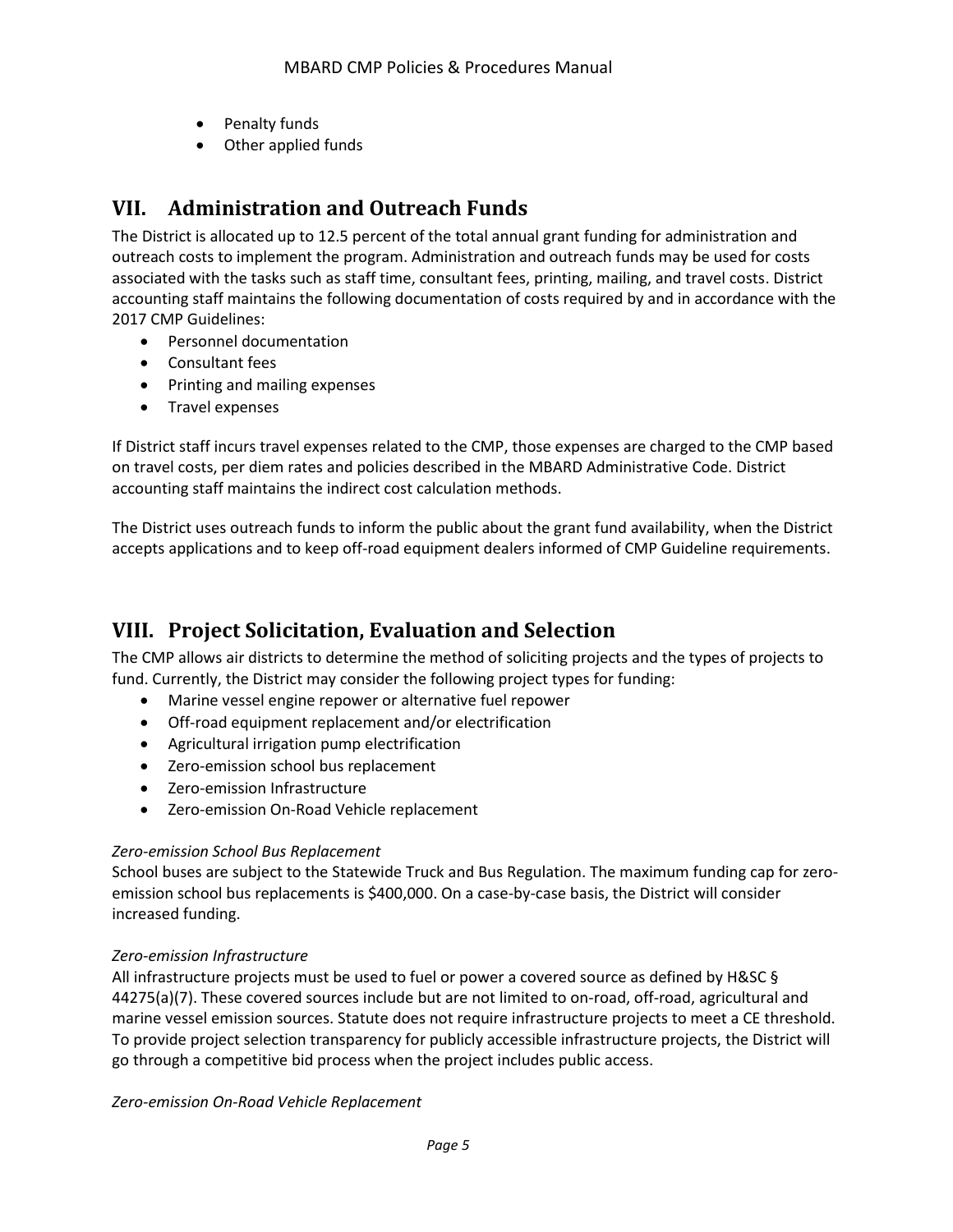Many fleet rules affect On-Road Heavy-Duty Vehicles. Various types of projects can be incentivized to provide surplus emission reductions from on-road heavy-duty vehicles. For fleets with ten or fewer vehicles over 14,000 lbs. GVWR, the State funding amount cannot exceed 80 percent of the vehicle cost (excluding taxes and fees). For fleets with more than ten vehicles, the funding amount cannot exceed 50 percent of the vehicle cost (excluding taxes and fees).

<span id="page-8-0"></span>The following sections describe the District's method for soliciting, evaluating, and selecting projects.

#### *A. Project Solicitation*

The District conducts outreach to each sector listed above, especially small business contacts and dealers/vendors of new equipment and/or engines. Examples of District outreach include:

- Heavy-duty diesel engine and parts suppliers and service providers
- Press releases
- Public workshops
- Posting on District website

#### <span id="page-8-1"></span>*B. Application Evaluation and Project Selection*

The DEERP application period opens for a limited duration when funds become available, and projects are needed to access the funding. Applications will only be accepted during a designated application period. Each complete grant application received is assigned a unique number and filed for eligibility review. Grant funds will be limited to two active contracts per applicant (individual or corporation). However, the District will consider entering into additional contracts with a grantee on a case-by-case basis.

If the number of complete, eligible applications is insufficient to obligate all ARB Grant Funds, the District may use the following procedures to obligate remaining funds:

- Work with inactive applicants to complete and evaluate their applications
- Reopen the solicitation
- Use remaining ARB Grant Funds for other eligible program(s)
- Carry over unobligated funds to the next year and increase advertising and outreach

<span id="page-8-2"></span>After the submission deadline, the District evaluates all applications for eligibility. The following sections describe the District's application evaluation and project selection process.

#### *1. Application Evaluation*

All applicants must be in good standing with all Air District requirements and must comply with state or federal regulations (i.e. Commercial Harbor Regulations, Truck and Bus Regulation, Portable Equipment Registration Program). For Infrastructure projects, the project must comply with all applicable federal, State, local laws and codes. The District evaluates applications for completeness. Incomplete applications will be returned with an explanation of the missing information within thirty working days of receipt. Applicants are able to resubmit their completed applications prior to the application deadline.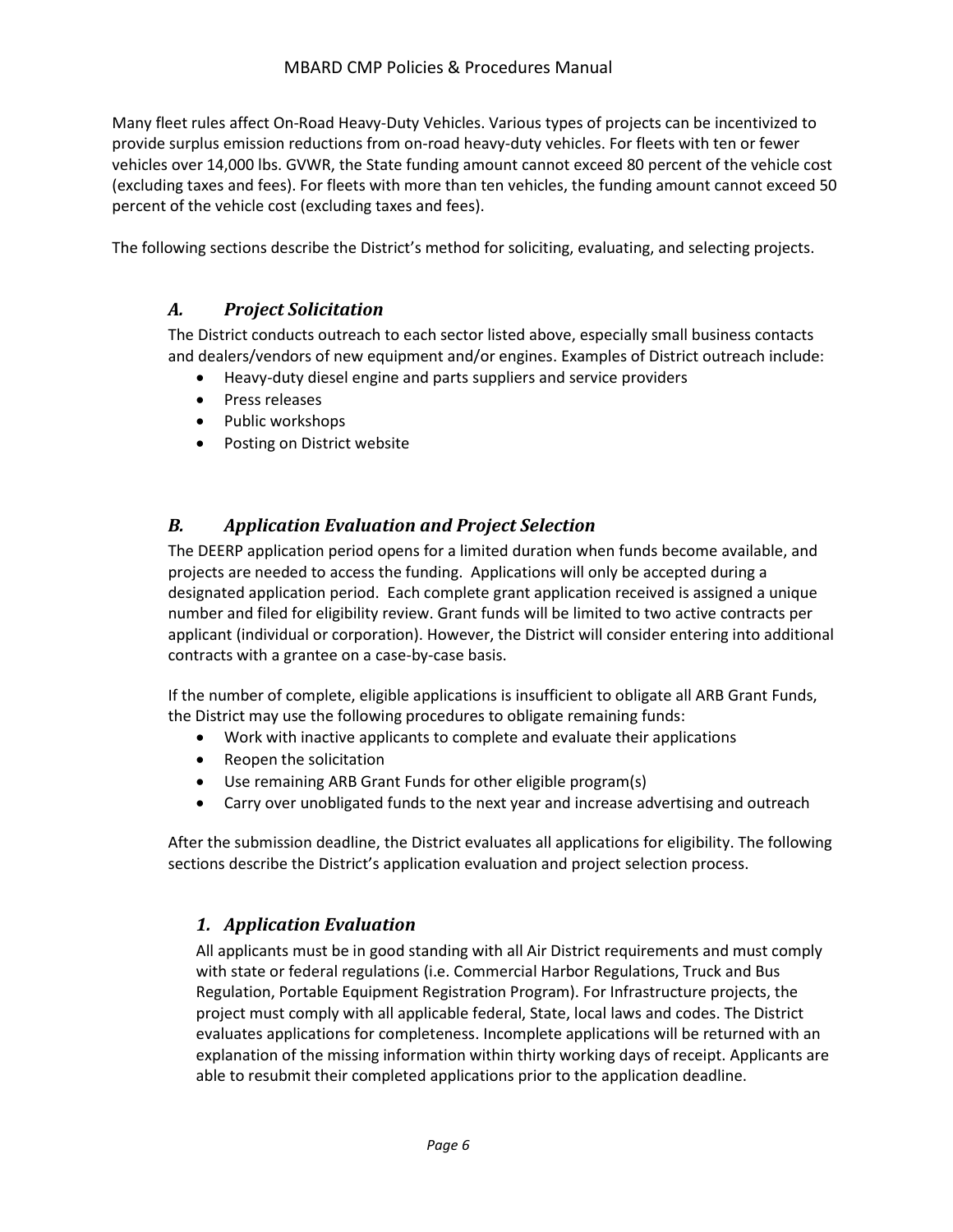The District may deny applications where applicants have been convicted of violating any federal, state or local law or regulation relating to fraud or financial mismanagement, and may hold applications pending any investigation into such matters. The District may also deny applications if the applicant has violated any District Rule or Regulation, or has breached or participated in the circumvention of any material provision of a contract with the District.

<span id="page-9-0"></span>As part of the evaluation and selection process, the following elements are considered:

#### **a) Baseline Engine Information**

A major aspect of the application evaluation is confirming baseline engine data, reviewing historical use and calculating annual average use. Staff confirms baseline engine specifications with the engine manufacturer's data.

As part of the application evaluation process, staff documents that the baseline engine is operational, based on one or more of the following:

- Maintenance records showing dates and hour meter/odometer readings
- Receipt showing purchase/installation date of current hour meter
- Fuel receipts showing dates of purchase and quantity
- Other means to verify actual use of the equipment/engine during at least the 24 most-recent months

The District may evaluate other forms of documentation based on approval by ARB on a case-by-case basis. The District maintains baseline engine documentation in the project folder.

District staff calculates the average annual use for the baseline engine from records submitted with the application. CMP projects must be based within the District's jurisdiction. The emissions reductions and grant amount are calculated from use within California and within California waters (for marine vessels) in accordance with the 2017 CMP Guidelines. If the applicant does not provide documentation of annual use, the application will be returned.

Annual use will be based on hour meter readings. In the event that this information is unavailable, District will accept the submission of fuel receipts to determine annual use on a case-by-case basis.

#### <span id="page-9-1"></span>**b) Eligible Costs**

The District reviews the price quotes included with the application and will allow costs for taxes, installation and transportation costs for eligible equipment.

#### <span id="page-9-2"></span>**c) Environmental Justice**

The District has fewer than one million inhabitants so the District does not track funding allocated to environmental justice areas as indicated by H&SC § 43023.5.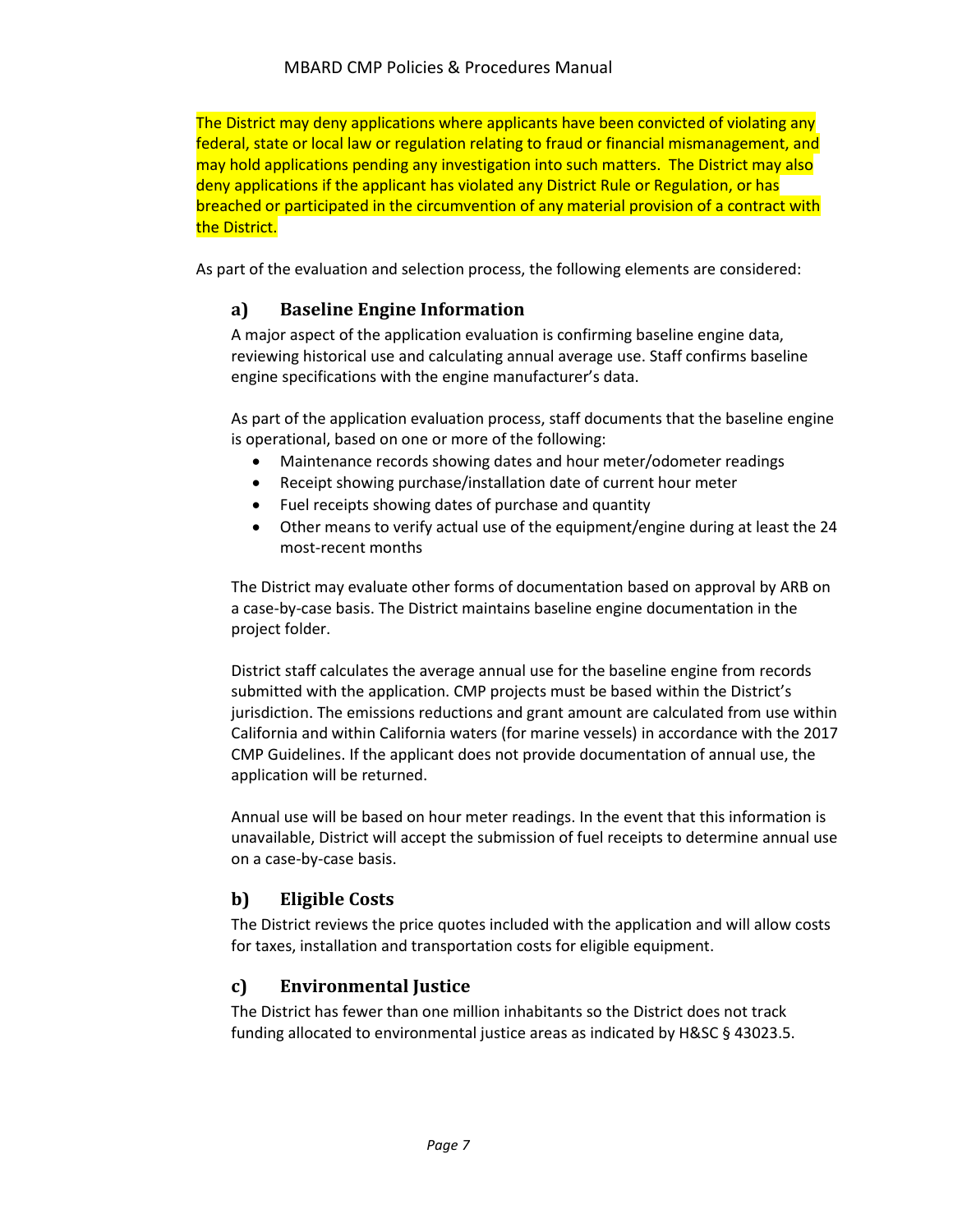#### <span id="page-10-0"></span>*2. Project Selection and Funding Amount*

Staff evaluates each eligible project to determine the Cost-Effectiveness (CE), Weighted Annual Emissions Reduced, and Grant Amount. The Cost-Effectiveness (CE) is used to rank the projects, while also giving priority to electrification projects. Projects will be ranked from most cost-effective (lowest \$/ton of emissions) to least cost-effective (highest \$/ton of emissions). For On-Road projects using CAPP funds, priority is given to projects in disadvantaged, low-income, and buffer zone areas.

The grant amount for Moyer and FARMER projects is calculated by using the lowest project life, which keeps the project at or below the CE limit of \$30,000 (see Table 5 for minimum and maximum caps per project type). If the calculated project CE is higher than the \$30,000 cap, the District will use the maximum project life as stated in Table 5.

School bus projects have a unique maximum grant amount of \$400,000 and also a unique CE limit of \$276,230 / ton.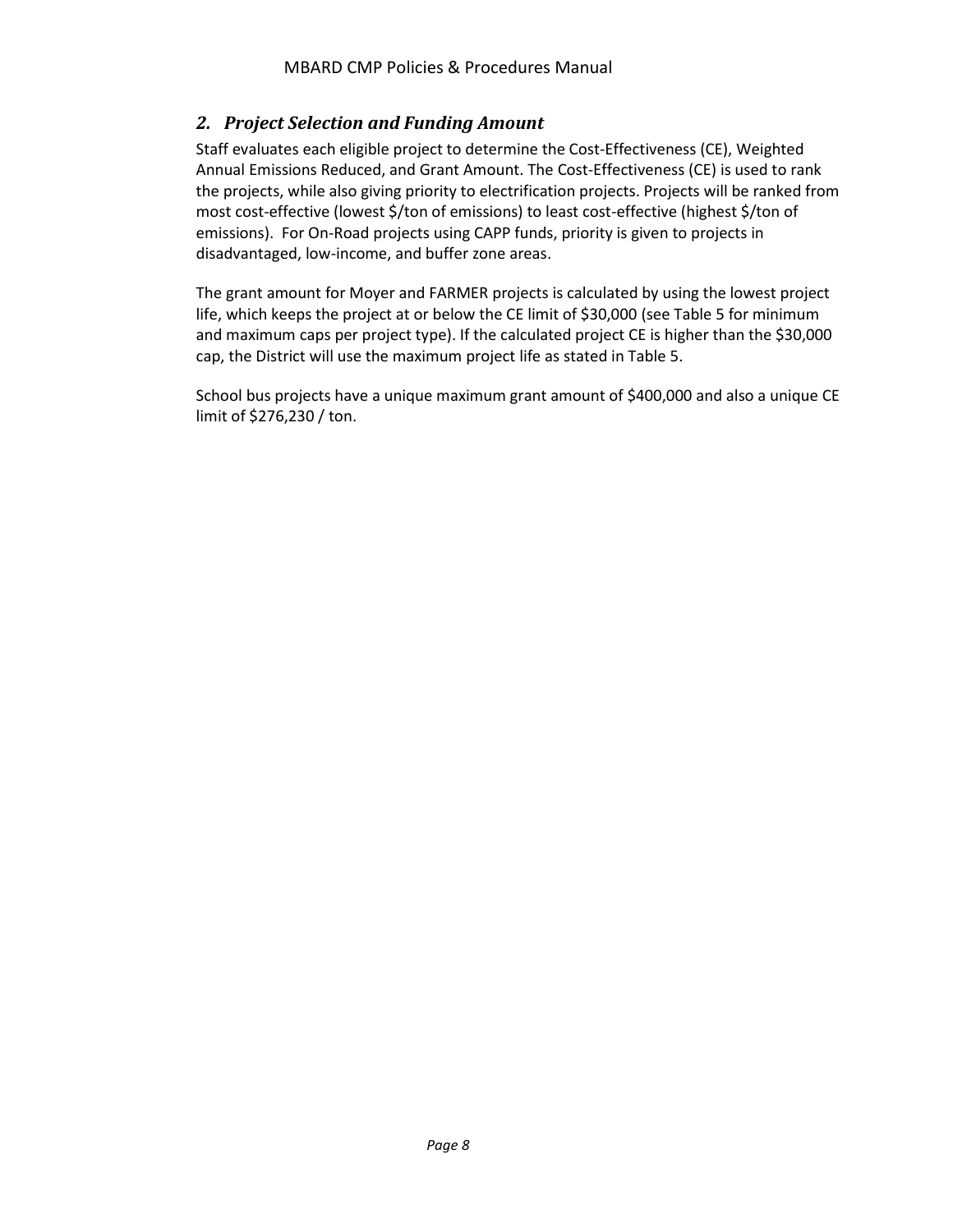<span id="page-11-0"></span>*Table 5: Project Life Selection Criteria (in Years)*

| <b>PROJECT TYPE</b>                    | <b>MINIMUM</b> | <b>MAXIMUM</b> |  |
|----------------------------------------|----------------|----------------|--|
| On-Road                                |                |                |  |
| Replacements                           |                |                |  |
| <b>School Bus Replacements</b>         |                | 10             |  |
| <b>Electric Conversions</b>            |                | 5              |  |
| Other On-Road Projects                 |                | 3              |  |
| <b>Off-Road</b>                        |                |                |  |
| Repower only                           | 3              |                |  |
| Farm Equipment (All Projects)          | 3              | 10             |  |
| Replacement & Repower to Zero-Emission | 3              | 10             |  |
| All other non-farm replacements        | 3              | 5              |  |
| <b>Infrastructure</b>                  | 3              | 15             |  |

Project funding will be limited to 50% or \$150,000 (whichever is less) for diesel-to-diesel repower and replacement projects. All zero-emission replacement projects will follow the funding caps according to the 2017 CMP Guidelines as shown in Table 6.

<span id="page-11-1"></span>

| <b>PROJECT TYPE</b>                                        | <b>FUNDING CAP</b><br><b>PERCENTAGE</b> |  |
|------------------------------------------------------------|-----------------------------------------|--|
| <b>On-Road</b> (Zero Emission Replacements or Conversions) |                                         |  |
| Fleets with 10 or less vehicles                            | 80%                                     |  |
| Fleets with 11 or more vehicles                            | 50%                                     |  |
| Off-Road                                                   |                                         |  |
| Repower to zero-emission                                   | 85%                                     |  |
| Diesel to diesel                                           | 65%                                     |  |
| <b>Infrastructure</b>                                      |                                         |  |
| All Projects                                               | 50%                                     |  |
| <b>Publicly Accessible Projects</b>                        | 60%                                     |  |
| Projects with Solar/Wind Power Systems <sup>(a)</sup>      | 65%                                     |  |
| Publicly Accessible Projects with Solar/Wind Power         | 75%                                     |  |
| Systems <sup>(a)</sup>                                     |                                         |  |
| Public School Buses - Battery Charging and Alt. Fueling    | 100%                                    |  |

(a) At least 50 percent of the energy provided to covered sources by the project must be generated from solar or wind.

Staff enters project information into ARB's Clean Air Reporting Log (CARL) to confirm emissions reductions and the funding amount for the top ranked projects that are equivalent to the District's available grant funds.

The District files the following information in the project folder:

- Project application
- Record of each project's emission reductions and ranking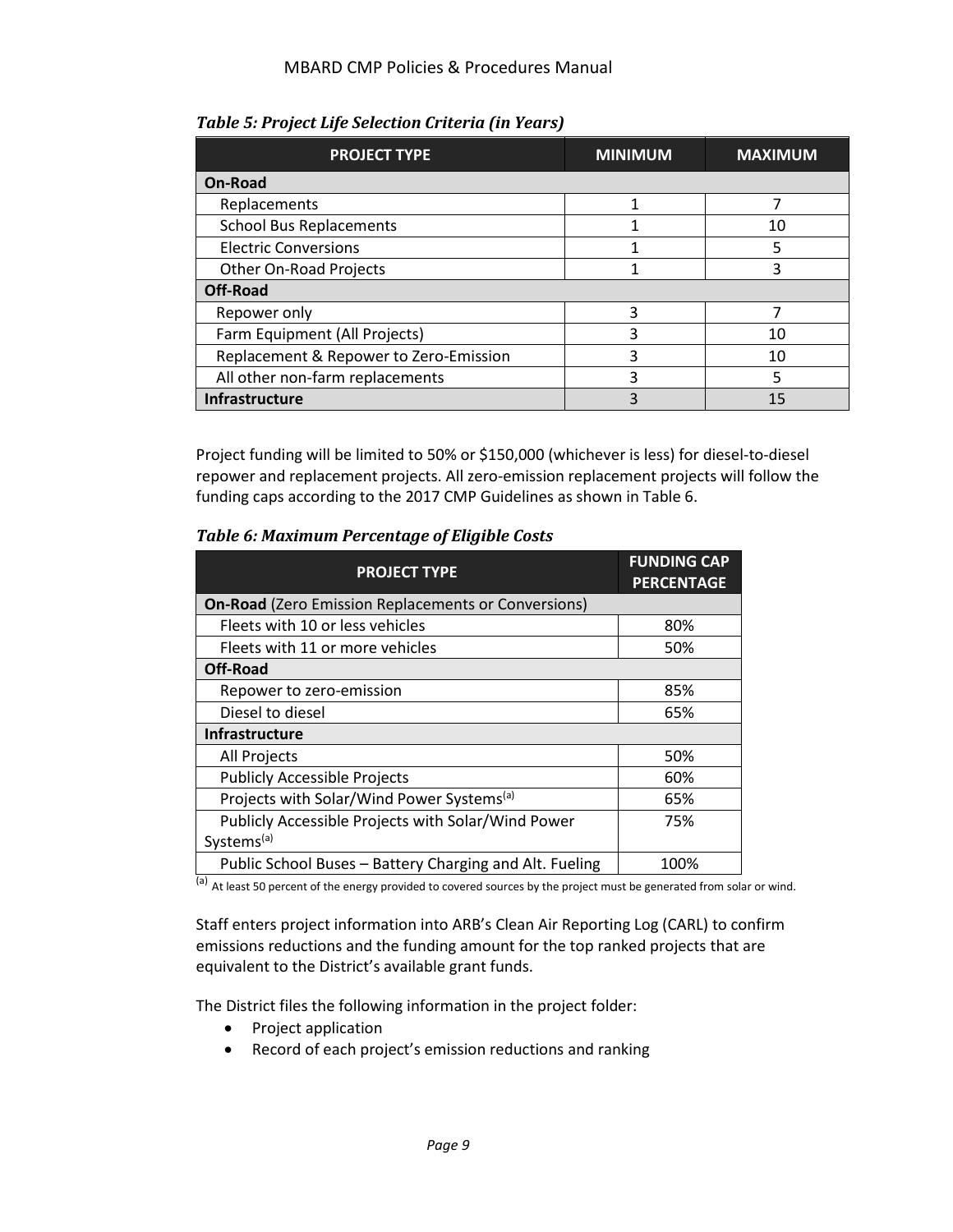# <span id="page-12-0"></span>**IX. Project Pre-Inspection**

District staff conduct a project pre-inspection after an applicant accepts the grant amount, but before contract execution. The pre-inspection verifies that the baseline engine is operational, meaning the engine must be in condition to perform its intended purpose. Staff will also verify the baseline engine serial number, horsepower, and model year. Lack of a legible serial number may make the project ineligible for funding.

For off-road equipment, pre- and post-inspections can be completed on the same day through the observation and documentation of the baseline equipment, replacement equipment, and the destruction of the baseline equipment.

An inspection will only be scheduled for a time when the project applicant can provide a safe environment for staff to conduct the inspection. For example, engines shall only run during the inspection to verify operability. The applicant must also ensure that engines have not been operated within several hours prior to the inspection to avoid excessive engine temperature.

At the time of the inspection, the applicant must be able to direct Air District staff to the exact locations of equipment identification plates, hour meters and fuel gauges. All required paperwork must be available during the inspection. The pre-inspection form includes information such as make, model, year, horsepower, fuel type, engine family, engine tier, serial number, application number, and date. As part of the inspection, District staff will photograph the baseline engine. Inspection forms, including photos, are stored electronically in the project folder. If the engine identification is illegible, the preinspection form will be used to document baseline engine information to uniquely identify the engine.

The District has the following additional policies regarding pre-inspections:

- The District may allow public agencies to provide documentation of the baseline engine(s) subject to District verification.
- For equipment and/or engines located outside of District boundaries, District staff may request staff of the air district in which the equipment is temporarily located, to conduct the pre-inspection. Likewise, District staff may conduct pre-inspections within the District's boundaries for other air districts at their request.

# <span id="page-12-1"></span>**X. Obligation of Funds to Projects**

Upon confirmation of project eligibility, District staff sends the applicant a written offer and contract for signature by the applicant within 30 days (electronically unless otherwise requested by the grantee).

If the grantee fails to sign the contract within the 30-day period, staff contacts the applicant to determine whether an extension should be granted. An extension of the signature date may be granted if this would not extend the project completion date past the District's expenditure deadline for CMP funds. If no extension is granted, the grant offer will be rescinded, the application will be made inactive, and the funds will be reprogrammed to the next-highest ranked project.

### <span id="page-12-2"></span>**XI. Contract Development**

ARB requires that all CMP contracts contain the elements listed in the 2017 CMP Guidelines, Chapter 3, *V. Minimum Contract Requirements (page 3-27)*. These elements include party names, date, contact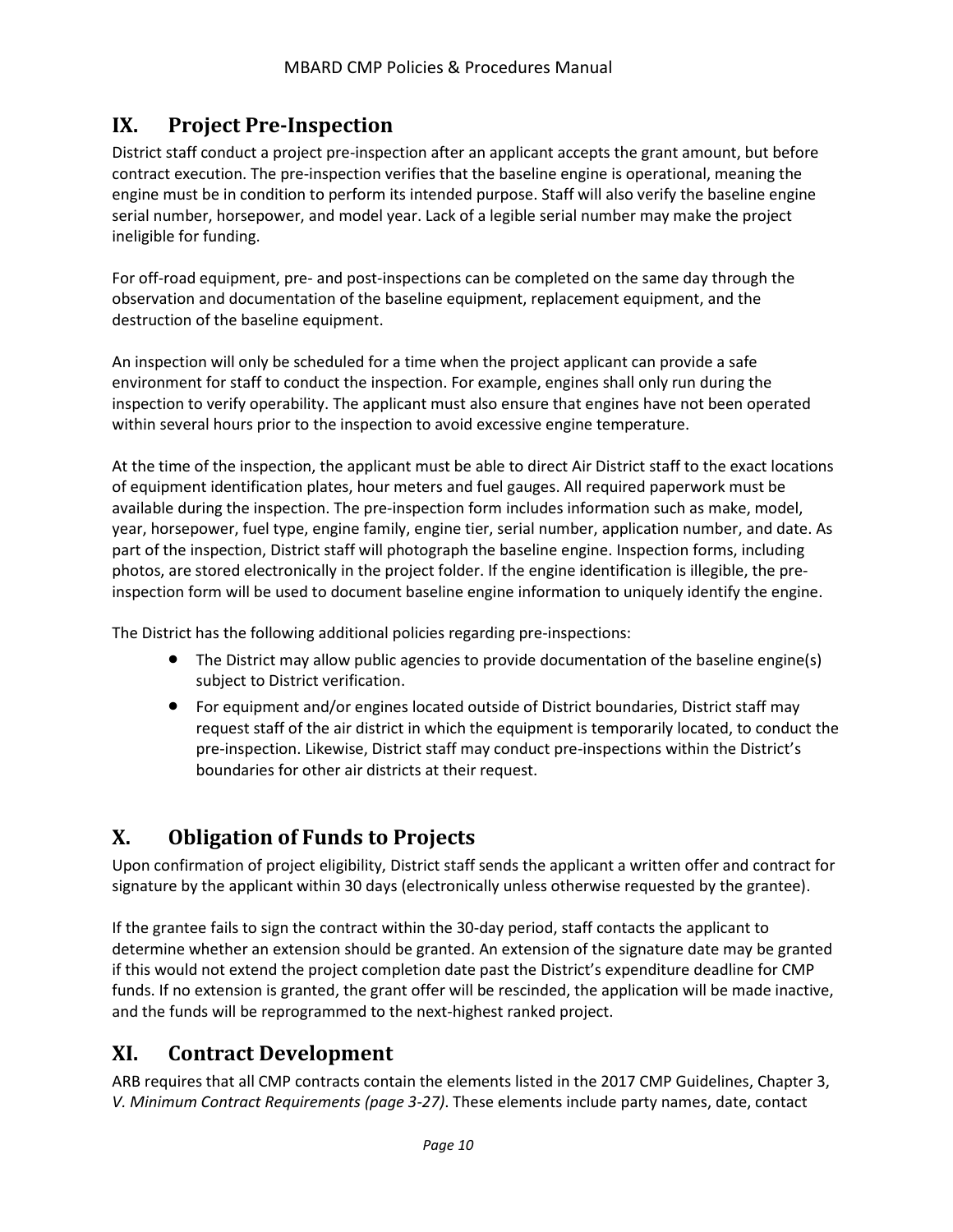#### MBARD CMP Policies & Procedures Manual

information, contract term, project specifications, payment provisions, reporting requirements, and repercussions for noncompliance. The District reviews the format and content of CMP contracts internally prior to sending to applicants. This review begins with District counsel approving the contract template prior to planning staff preparing project-specific contracts. Planning staff prepares projectspecific contracts that are reviewed by the Planning Manager prior to submitting to the grantee.

In addition to the CMP contract requirements, District contracts contain the following additional provisions:

- A. Warranty requirements
- B. Property and liability insurance for all projects.
- C. Grantee specifies whether payment should be made either by: (a) 1-party check to Grantee or (b) 1-party check to vendor identified in the contract.
- D. No grant funds shall be given to any member of the District's Board of Directors. This requirement is also extended to members of the District's Advisory Committee, Hearing Board, any other District committee, and staff of the District.
- E. The District will file a UCC-1 (lien) on all grant-funded projects prior to payment of invoice or reimbursement and the District will file a UCC-3 (lien release) within 10-days of contract expiration.
- F. Grantee shall provide notice of UCC-1 filing to prospective purchasers of funded equipment or financial institutions.
- G. Grantee shall notify the District within five days if the grantee files a petition for relief under bankruptcy law.

Consistent with 2017 CMP Guidelines, District retains the original contract and provides a copy to the grantee.

### <span id="page-13-0"></span>**XII. Project Post-Inspection**

The District conducts post-inspections to verify that the project equipment matches the information described in the grant contract. District staff and/or contracted consultants conduct post-inspections after project implementation prior to payment approval. Two important aspects of the post-inspection are verifying that the baseline engine is rendered permanently unusable/irreparable and verifying that the new engine matches the specifications in the contract. As described above in Section IX, the pre- and post-inspections for off-road equipment can be completed during the same inspection day.

An inspection will only be scheduled for a time when the project applicant can provide a safe environment to conduct the inspection. For example, engines shall only run during the inspection to verify operability. The grantee must also ensure that engines have not been operated within several hours prior to the inspection to avoid excessive engine temperature.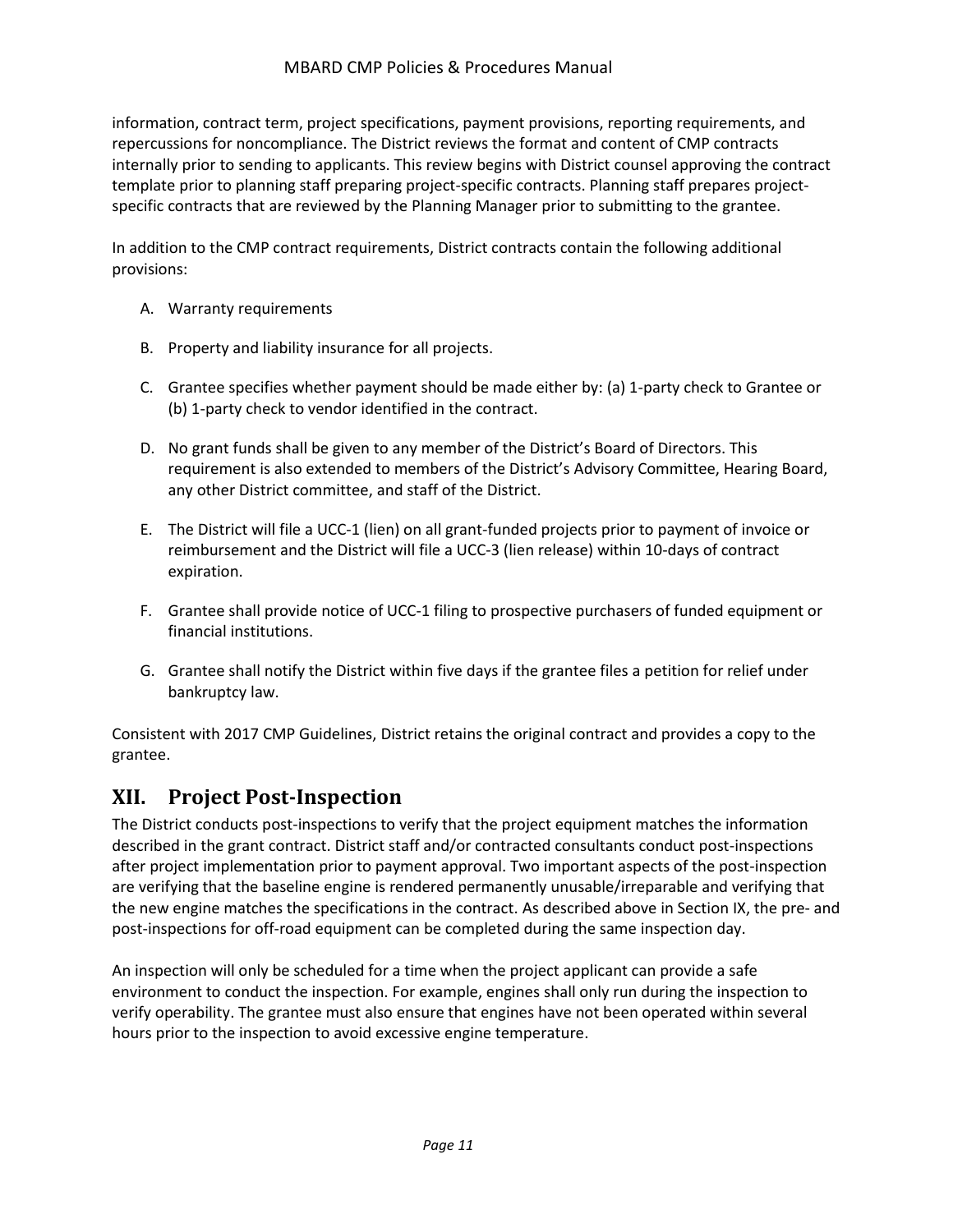At the time of the inspection, the applicant must be able to direct Air District staff to the exact locations of equipment identification plates, hour meters and fuel gauges. All required paperwork must be available during the inspection.

Similar to pre-inspections and depending on the engine location, District staff may request other air districts to conduct the post-inspection or the District may be asked by other air districts to conduct post-inspections. The District verifies the following information during the post-inspection. This information is recorded on a post-inspection form and is stored in the electronic project file folder along with the post-inspection photographs on the District's O Drive.

- A. The baseline engine serial number matches what was recorded in the pre-inspection.
- B. The replacement engine matches the specifications listed in the contract.
- C. New equipment/engine information is documented with photos using the same photographic documentation procedures described in "baseline pre-inspection."
- D. The project engine complies with CMP eligibility criteria and grant contract requirements.
- E. Baseline engines and equipment are required to be destroyed at a District-verified salvage yard at which time a Certificate of Destruction is issued by authorized salvage yard staff, along with photographs of the destroyed engine and equipment. Flexibility to this requirement will be determined on a case-by-case basis. At a minimum, District staff shall verify that the existing equipment is rendered permanently unusable and irreparable. At a minimum, the destruction of an engine must include:

*Off-Road (per ARB Guidelines, Chapter 5, (P) (1) (page 5-10):* 

- 1) A hole in the engine block with a diameter of at least three inches at the narrowest point. The hole must be irregularly shaped (i.e. no symmetrical squares or circles)
- 2) A section of the oil pan flange must be removed as part of the hole or have a line cut through it that connects the hole

#### *All other (per ARB Guidelines, Chapter 3, 4.Verification of Destruction (A) (B) (page 3-35):*

- 1) District staff will verify and document through photographic or video evidence that the destroyed engine serial number matches that on the project contract.
- 2) District staff must verify that engines without a visible and legible serial number are uniquely identified by the correct District stamp or other permanent marking prior to engine destruction.

In some cases, the grantee may use a vendor to provide professional services to accomplish contract obligations. District staff may verify destruction of the baseline engine/equipment through photographs submitted by the grantee or vendor. District staff may also verify the identity of the engine using photographs or, at the discretion of District staff, may require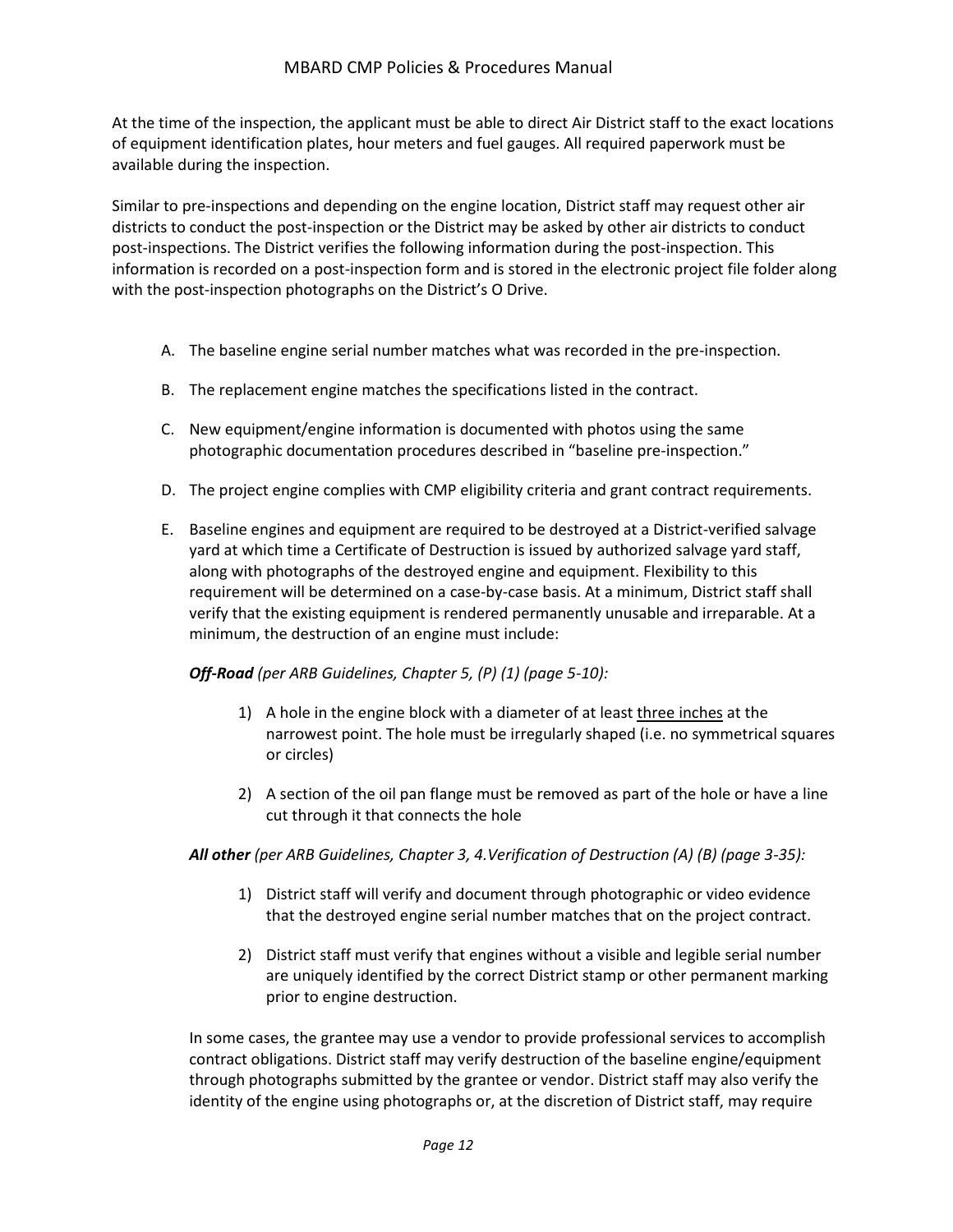shipment of the destroyed engine to a location within the District for inspection by District staff prior to reimbursement.

# <span id="page-15-0"></span>**XIII. Payment of Projects (Expenditures)**

Once a contract is executed and the post-inspection is completed, the grantee can submit grant invoices for payment. Contracts specify a required timeframe for grantees to request reimbursement. Should the grantee fail to implement the project according to the schedule, staff will contact the grantee, evaluate the circumstances and determine a course of action that may include a contract extension or termination. The District may extend the reimbursement period at its discretion. In most cases an extension will not go past the applicable due date for obligation of funds in the 2017 CMP Guidelines. The District may allow a longer extension if cumulative tracking shows the District is in compliance with obligation deadlines.

Planning and accounting staff process payments for projects by reviewing and tracking invoices and expenditures for each project. The following outlines the District's steps for invoicing and payment:

- A. Grantee must submit grant invoices along with the reimbursement form (included in the contract packet) to the CMP Planning Staff Contact, within the timeframe specified in the contract, unless extended.
- B. The CMP Planning Staff submits initial post-inspection packet containing the original contract, post-inspection and destruction documentation, and reimbursement packet to the Planning Manager.
- C. After approval by the Planning Manager, CMP Planning Staff passes Reimbursement packet containing the transmittal cover sheet, original contract, reimbursement form with directions of payment, and invoices to the accounting staff.
- D. Once accounting staff has approved grant invoice documentation, the invoice is logged as pending payment and is passed on to planning staff for final approval from Planning Manager and APCO.
- E. Planning Manager verifies project completion in accordance with the grant contract and confirms consistency between grant invoice requirements and the submitted invoices.
- F. Planning Manager forwards final reimbursement packet to the APCO (or designee) for approval.
- G. After APCO (or designee) approval, the invoice is processed for payment by accounting staff.
- H. Payments are made within 30 days of APCO (or designee) approval.
- I. Once the grant invoice is paid, documentation of payment is maintained by accounting and planning staff. The completed invoice packet is filed by check date in the accounts payable files and retained by accounting staff. Planning staff track invoices and expenditures by CMP funding year.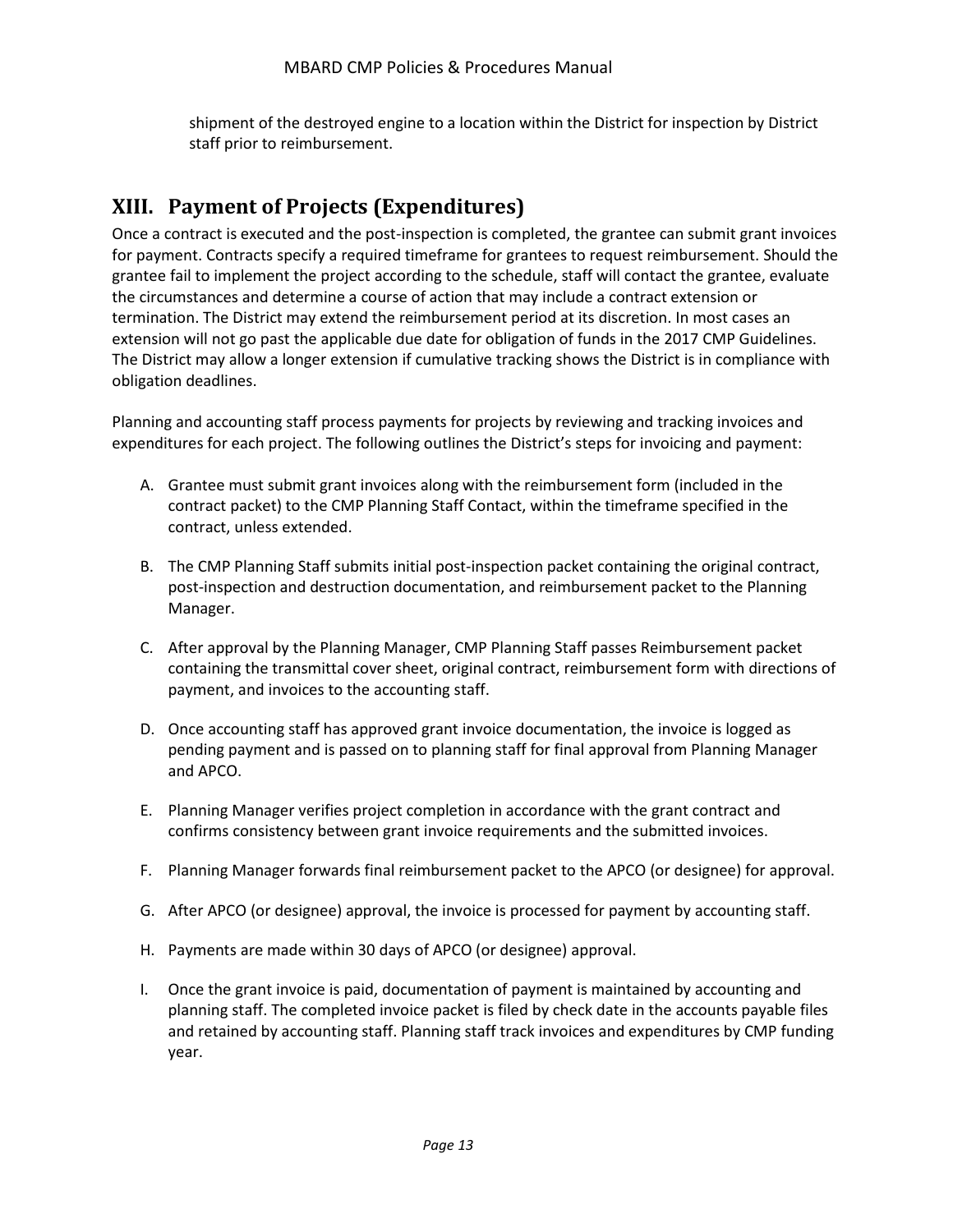J. Accounting staff produces a monthly grant expense report showing the budget, amount expended to date, and amount remaining of each individual grant. Planning staff reviews the report to confirm details in the planning tracking spreadsheet. Accounting staff and planning staff meet regularly to discuss issues such as discrepancies in expended amounts and invoice processing procedures.

# <span id="page-16-0"></span>**XIV. Project Monitoring**

Project monitoring includes annual use reporting and District project audits. Annual use reporting is an important on-going method for the District to monitor the progress of projects in achieving emission reductions. Project audits verify that CMP-funded equipment complies with the grant contract. The following sections describe the details of the annual use reporting and project audits.

#### <span id="page-16-1"></span>*A. Grantee Annual Reporting*

Annual reporting is required by CMP Guidelines and is a critical element of project monitoring to ensure emission reductions are achieved. CMP funded projects funded beginning in Moyer Year 13 are required to submit annual reports for the term of the contract.

The District conducts annual reporting activities in the first quarter of each year. In January, the District mails out usage forms to all active grantees for whom a report is required. The reports are due back to the District no later than the first Friday in March. Grantees report total annual use, percent of time engine operated within California and percent of time engine operated within the District. Grantees must report usage in hours.

The grantee annual report is reviewed for completeness, accuracy, and compliance with the project's requirements. The District maintains hardcopy annual use report forms in separate binders and organized by reporting year.

District staff shall make reasonable efforts to obtain the necessary information from grantees who fail to return a timely and complete usage report.

If project requirements are not met and/or emission reductions are not achieved, the District is required to address the project's non-performance. District actions to address nonperforming projects include, but are not limited to:

- Extending the project contract for additional years (provided the extension complies with applicable CMP Program Advisories).
- Requiring Grantee to pay back project funds to the District proportional to the loss in emission reductions.
- Transferring ownership of the engine/equipment to another grantee committed to complying with the contract terms.
- Recalculate the project's cost-effectiveness based on decreased usage per 2017 CMP Guidelines, Chapter 3, *BB. Nonperforming Projects (page 3-38 through 3-40)*.
- Grant a waiver according to the following:
	- o In instances where annual usage is significantly lower than anticipated due to unforeseen circumstances beyond the control of the engine owner, the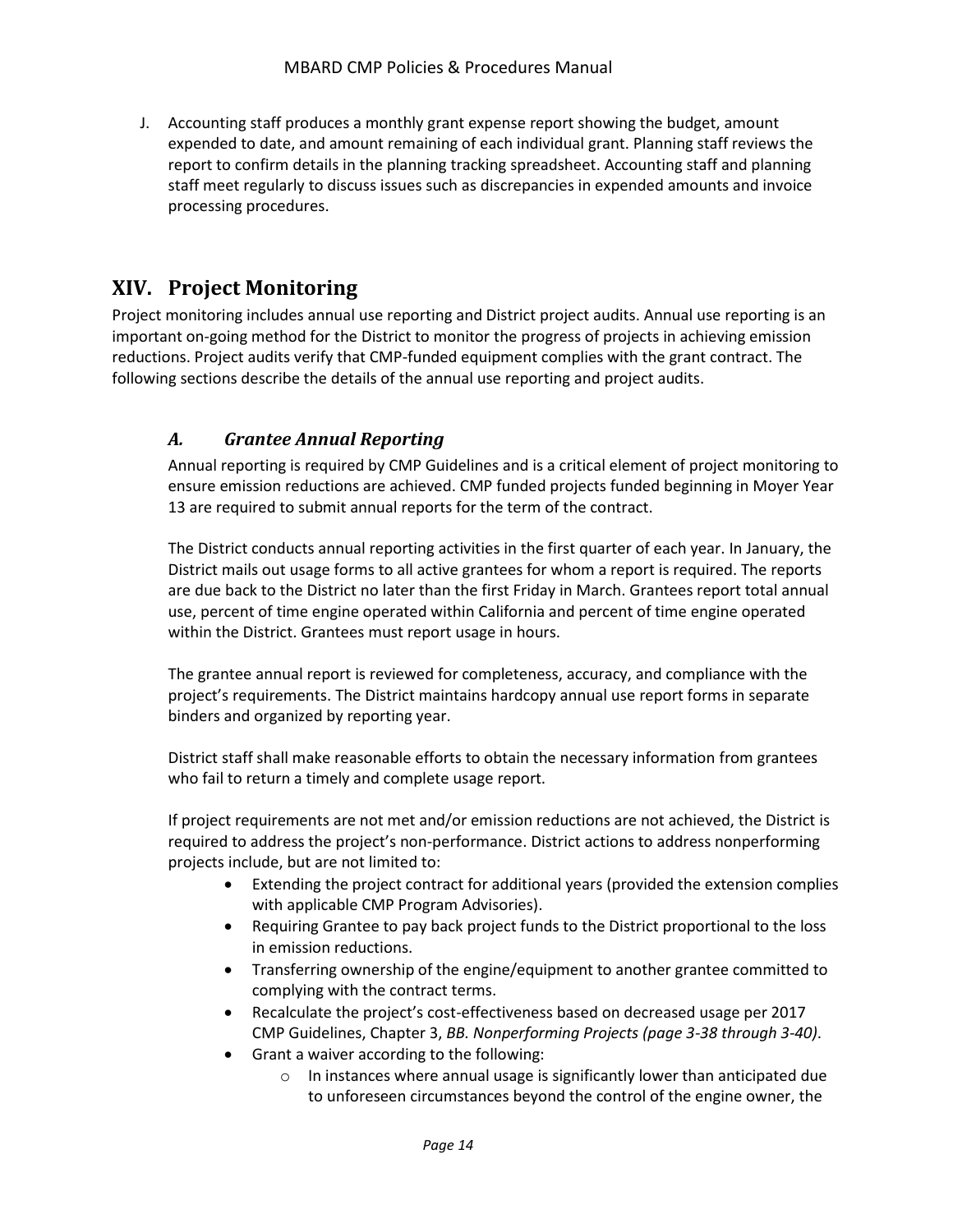owner may request a waiver from the District. The request must include documentation acceptable to the District showing the need for a waiver and verification that low use of the grant-funded engine did not result from the grantee using higher-polluting equipment. Documentation and approved waivers shall be filed in the project folder.

#### <span id="page-17-0"></span>*B. Project Audits*

In the second quarter of each year, the District audits projects as prescribed by the CMP Guidelines. The District will include at least one off-road equipment replacement project in the list of projects audited.

# <span id="page-17-1"></span>**XV. Project File Set-Up and Maintenance**

The District retains program, project and fiscal files including paper and/or electronic documentation. Administrative records for a given funding year must be retained, at a minimum, until the applicable funding year liquidation deadline. For example, CMP Year 19 (fiscal year 2016-17) administrative records must be retained at least until June 30, 2021.

Some files pertaining to administering the CMP are retained in Planning Division files, while others are retained in Administrative Division files. Planning Division and Administrative Division responsibilities for file creation and maintenance are described below.

#### <span id="page-17-2"></span>*A. Planning Division*

Planning staff are responsible for programming, contracting and payment-approval for CMP projects. Planning staff tracks project implementation, annual project usage, and retains program files.

Project folders maintained in the Planning Division and electronically on the District's server are used to store application forms, formal written communications with the grantee, inspection forms, photographs, and documentation required by grant contracts including: certificates of warranty, insurance, and UCC-1 filings. Project folders also contain funding eligibility data including documentation of how baseline and project engine information (e.g. horsepower) were determined.

The following documentation must be maintained in the project files for a minimum of two years after the end of the contract term or a minimum of three years after final payment, whichever is later:

- File for each project selected for funding
- Executed project contracts and contract amendments
- Pre-inspection form
- Post-inspection form, including additional information required for retrofit devices
- Copies of invoices and documentation of payment
- Waivers for low use as needed

Applications that were not selected for funding must be retained for a minimum of three years after receipt.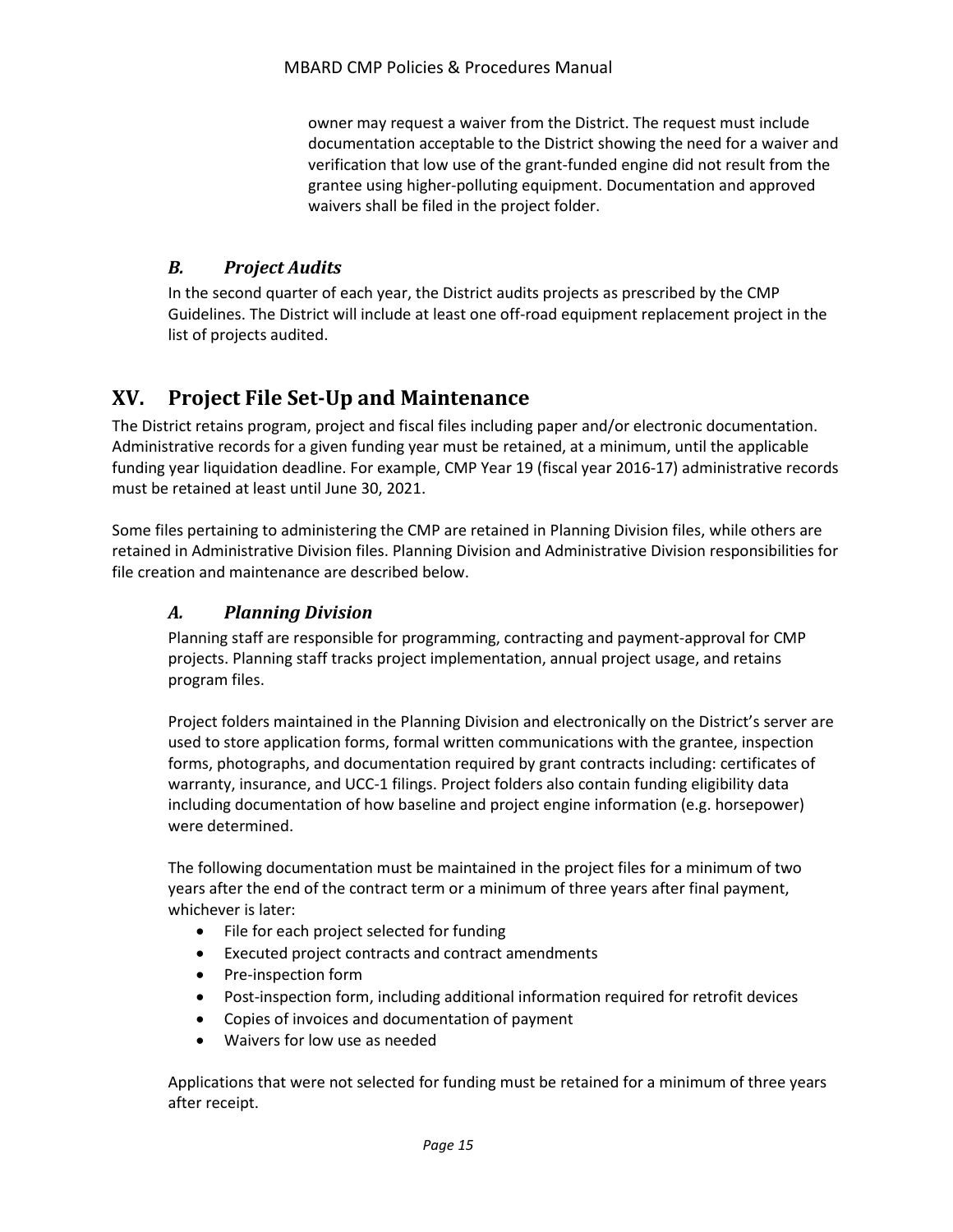In addition to hardcopy files, planning staff also maintains electronic files associated with the CMP. This includes the District database of project information, the ARB CARL database, spreadsheet for fiscal tracking and spreadsheet to analyze annual use data.

#### <span id="page-18-0"></span>*B. Administrative Division*

Accounting staff processes and retains records and accounts of CMP fund balances, obligations and expenditures.

Fiscal files are identified by the general ledger numbering system within the District accounting software. This number uniquely identifies each grant within the system.

CMP fiscal files consist of a completed pay package, which includes grant invoice packet with supporting documentation and approvals. The accounting voucher also contains the check number and the date the check was mailed. This package is filed in the Accounts Payable files alphabetically by grantee.

# <span id="page-18-1"></span>**XVI. Program Structure, Organization, and Coordination with ARB**

The District's CMP is primarily administered through the Planning Division. The organization of District staff in the CMP is shown in Figure 1. An important aspect of the District's CMP is the District internal quality control (QC) checks used throughout the process. These QC checks include:

- internal review of the contract language
- invoice review by planning, management, and accounting staff
- fund obligation and expenditure confirmation between accounting and planning staff
- periodic meetings to evaluate the progress of the CMP

Planning staff retains correspondence with ARB in the project folders regarding their interpretations, clarification, guidance, or possible deviations from the CMP Guidelines.

ARB invites District staff to attend CMP Incentive Program Implementation (IPI) team meetings once a quarter or as needed. District staff also attends other CMP program meetings by teleconference or in person.

As part of their oversight responsibilities, ARB staff may perform desk reviews of the District CMP program, on-site monitoring and audits. An audit of the District's program may involve other state agencies, such as the Department of Finance and State Bureau of Audits. Audits may be fiscal, programmatic or both. Audit preparation is specific to whatever entity is performing the audit and what documents and analyses are requested prior to the audit.